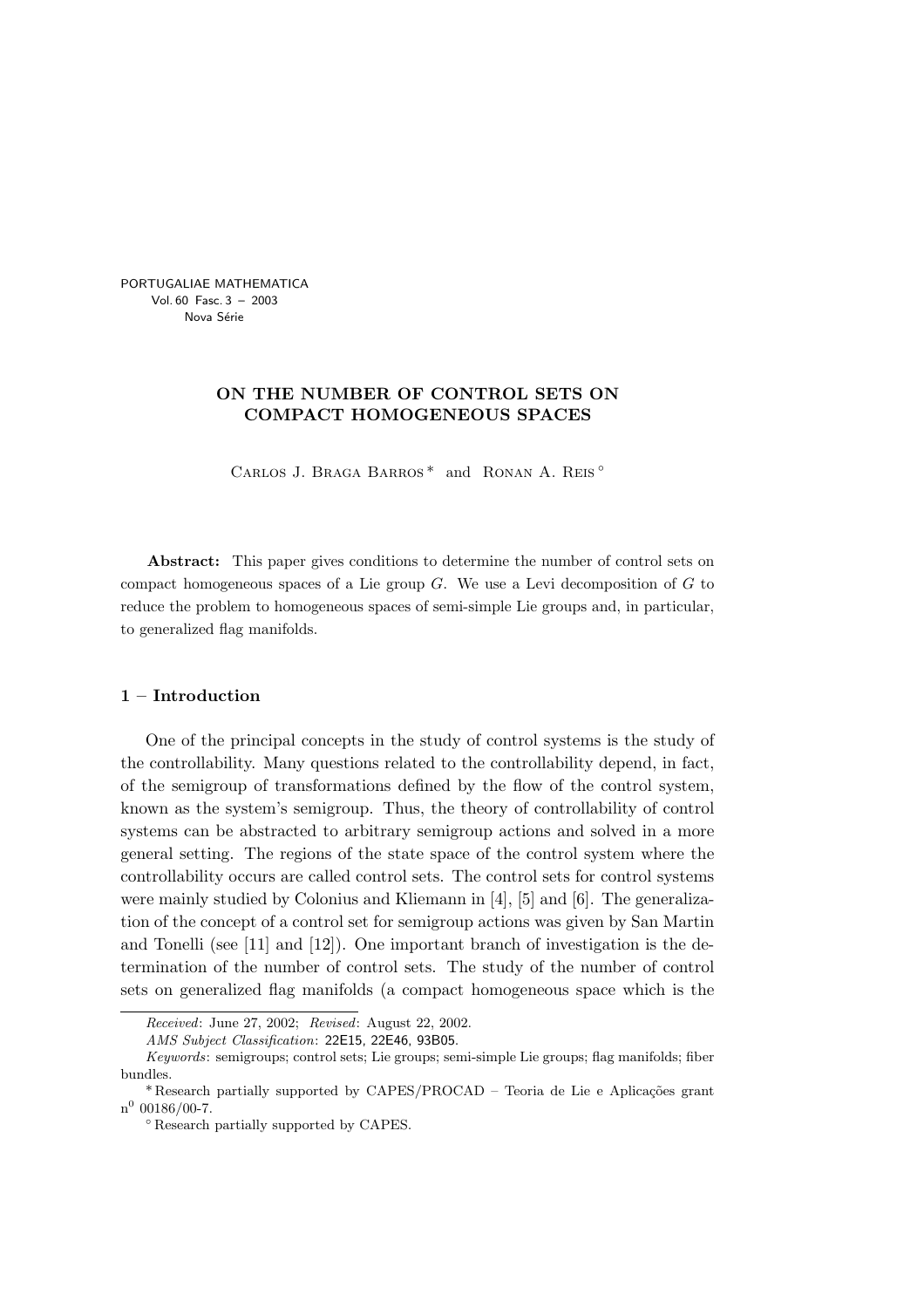quotient of a semi-simple Lie group by a parabolic subgroup) was exploited by Braga Barros and San Martin (see [2], [3], [11] and [12]). In particular, San Martin [12] had shown that there is only one invariant control set in a flag manifold. The present article follows this line of questioning. It investigates the number of control sets on compact homogeneous spaces of Lie groups.

Let  $G$  be a connected and simple-connected Lie group. Suppose that  $L$  is a closed subgroup of G. A Levi decomposition of G is given by  $G = RH$  where  $R$  is the radical of  $G$  and  $H$  is semi-simple. The main result of the paper says that, under certain conditions, the number of control sets on the homogeneous spaces  $G/L$  and  $H/(H \cap RL)$  is the same. In particular, when  $H \cap RL$  is a parabolic subgroup of the semi-simple Lie group H one has that  $H/(H \cap RL)$  is a flag manifold and the number of control sets on flag manifolds were determined in [11] (see Proposition 5 bellow). Now, we give the idea of the proof of this result. First, we construct an associated fiber bundle (see definition bellow) with projection  $G/L \to H/(H \cap RL)$  and typical fiber  $R/(R \cap L)$ . Since R is solvable it is shown that any semigroup with non-empty interior and generating  $G$  acts transitively on the homogeneous space  $R/(R \cap L)$ . To conclude the proof we use a result of [1] which says that the transitivity of the semigroup on the fibers over a control set implies that the number of control sets in the base space and in the total space is equal.

# 2 – Control sets and fiber bundles

In this section we recall the concepts of control sets and fiber bundles. We also relate these two concepts and present the main results that will be used later in the text.

First, we recall the concept of control sets for semigroup actions (see [1], [11] and [12] for results on the control sets for semigroup actions). Denote by  $\text{Diff}(M)$ the group of diffeomorphisms of the manifold M. We say that  $S \subset \text{Diff}(M)$  is a semigroup in case S is closed under compositions. For a set  $S \subset \text{Diff}(M)$  and  $x \in M$ , we use the notation

$$
Sx = \{\phi(x) \colon \phi \in S\} .
$$

for the orbit of x under  $S$ . From now on, and in the whole paper we assume that  $S$ and  $S^{-1}$  are semigroups satisfying the accessibility property, that is,  $\text{int}(S_x) \neq \emptyset$ and  $\text{int}(S^{-1}x) \neq \emptyset$  for every  $x \in M$ . A control set for S on M is a subset  $D \subset M$ which satisfies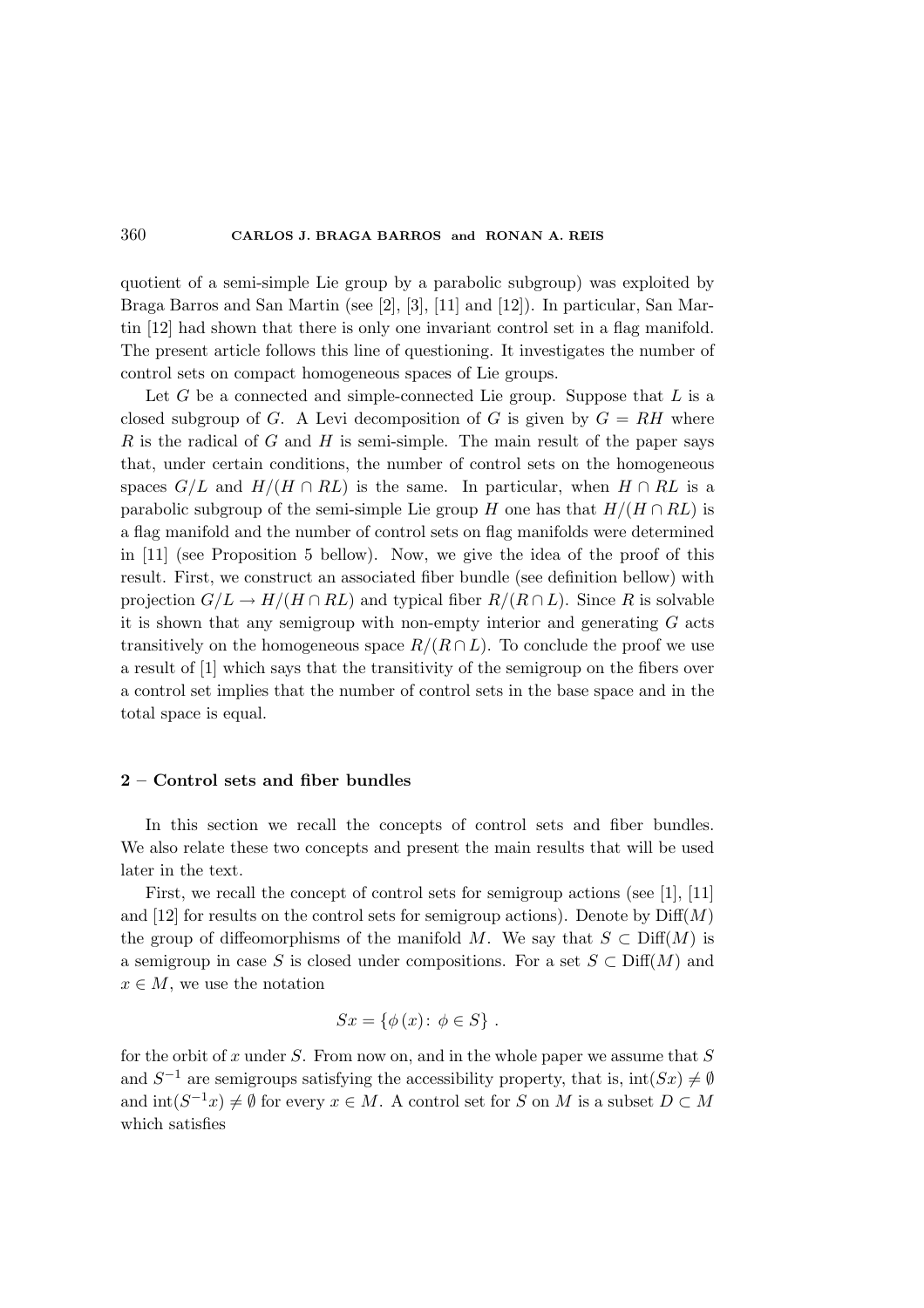- 1. int(D)  $\neq \emptyset$ ,
- 2.  $\forall x \in D, D \subset \text{cl}(Sx)$  and
- 3. D is maximal with these properties.

As stated above, the control sets are the subsets where the semigroup is approximately transitive. This approximate transitivity can be improved to exact transitivity inside a dense subset of D. Let

$$
D_0 = \left\{ x \in D : x \in \text{int}(Sx) \cap \text{int}(S^{-1}x) \right\} .
$$

be the set of transitivity of the control set D. In general,  $D_0$  may be empty. However, in case it is not empty, it is open and dense in  $D$ . One also has that for all  $x, y \in D_0$  there exists  $g \in S$  such that  $gx = y$  (see [1] Proposition 2.2). The control set D is an effective control set in case  $D_0 \neq \emptyset$ . We also recall that a control set is called an invariant control set if it is invariant under the action of the semigroup S.

In order to continue our discussion we relate the control sets with fiber bundles. Therefore, it is convenient to recall the concepts of principal bundles and their associated bundles. We refer [8] and [9] for the theory of fiber bundles with details. Let  $G$  be a Lie group acting on the right and effectively on a manifold  $Q$ . We denote by

$$
Q \times G \to Q
$$
  

$$
(q, g) \mapsto q.g
$$

the right action of  $G$  on  $Q$ . We define

$$
Q^* = \left\{ (q, q, g) \in Q \times Q: \ q \in Q \text{ and } g \in G \right\}.
$$

Then for every  $(q, q') \in Q^*$  there exists a function  $\tau: Q^* \to G$  such that  $q \tau(q,q') = q'$ . The function  $\tau$  is called the translation function and satisfies the following properties:

- 1.  $\tau(q,q) = e$ , here e is the identity of the group;
- 2.  $\tau(q,q')\,\tau(q',q'') = \tau(q,q'')$  for every  $q,q',q'' \in Q$ ;
- **3.**  $\tau(q', q) = \tau(q, q')^{-1}$  for every  $q, q' \in Q$ .

A right action of G on Q is called principal if it is effective and has a differentiable translation  $\tau: Q^* \to G$ .

Let  $Q$  and  $M$  be manifolds. Suppose that the Lie group  $G$  acts on the right on Q and assume that the action is principal. We recall that a principal bundle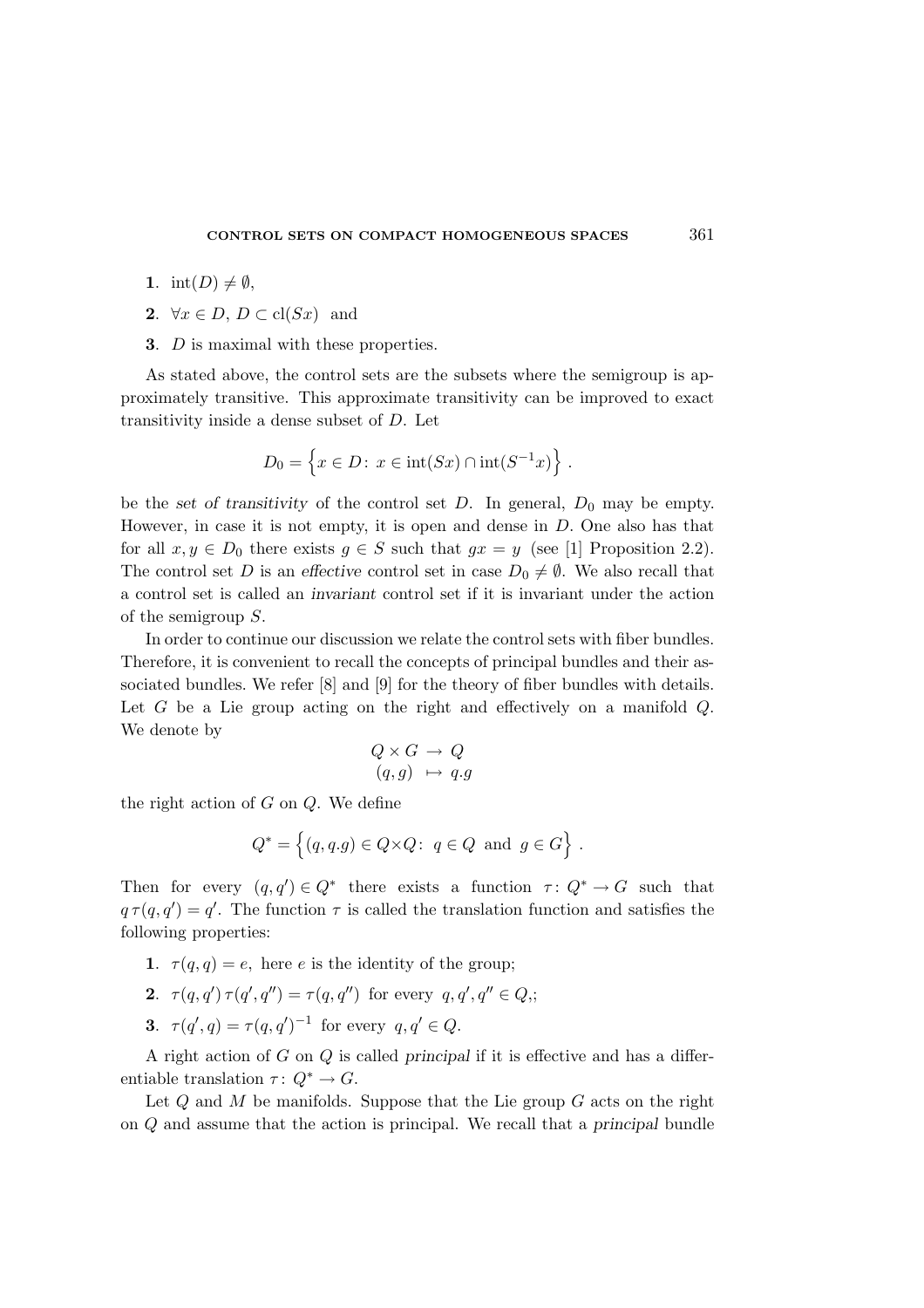is a quadruplet  $(Q, \pi_Q, M, G)$  where  $\pi_Q: Q \to M$  is differentiable, open and surjective. The space M is the base space, the space  $Q$  is the total space,  $G$  is the structure group and  $\pi_Q$  is the projection.

Let  $(Q, \pi_Q, M, G)$  be a principal bundle and take  $x \in M$ . It is known that the fiber  $\pi_Q^{-1}(x)$  is diffeomorphic to the structure group G and the diffeomorphism is given by the bijection  $u: G \to \pi_Q^{-1}(x)$  defined by  $u(g) = q.g$ . Therefore,  $\pi_Q^{-1}(x) =$  $Gq = \{qq: g \in G\}$  with  $q \in \pi_Q^{-1(x)}$  and the group G acts transitively on the fiber. Now, we introduce the concept of a bundle associated to the principal bundle.

Let  $(Q, \pi_Q, M, G)$  be a principal bundle and assume that the Lie group G acts on the left and transitively on a manifold F. Then G acts on the right on  $Q\times F$ in the following way: for  $(q, v) \in Q \times F$  and  $g \in G$  we define  $(q, v)g = (qg, g^{-1}v)$ . Now, we consider a equivalence relation on  $Q \times F$  defined by

 $(q_1, v_1) \sim (q_2, v_2)$  if and only if  $\exists g \in G$  such that  $q_2 = q_1 g$  and  $v_2 = g^{-1} v_1$ .

Let E be the quotient space of  $Q \times F$  by the relation ∼. We denote an element of E as qv. We also define the projection  $\pi_E: E \to M$  by  $\pi_E(qv) = \pi_Q(q)$ , where  $\pi_Q: Q \to M$  is the projection in the principal bundle. The fiber bundle with total space E, base space M and projection  $\pi_E$  is denoted by  $(E, \pi_E, M, F, G)$ , and it is called the bundle associated to the principal bundle  $(Q, \pi_Q, M, G)$ . We also say that  $G$  is the structure group of the associated bundle. The manifold  $F$  is called the typical fiber of the associated bundle.

Take  $q_0 \in Q$  such that  $\pi_Q(q_0) = x$  and let  $f: F \to \pi_E^{-1}(x)$  be the bijection defined by  $f(v) = q_0v$ . It follows that f is a diffeomorphism. Therefore the fiber of the associated bundle is diffeomorphic to F.

Let  $S_Q$  be a semigroup of diffeomorphisms of  $Q$  commuting with the right action, that is,  $\phi(q.a) = \phi(q)a$ , for every  $a \in G$  if  $\phi \in S_Q$ . Then  $\phi \in S_Q$  induces the diffeomorphism of E defined by  $E\phi(qv) = \phi(q)v$ . The semigroup  $S_Q$  of diffeomorphisms of Q induces a semigroup  $S_E$  of diffeomorphisms of E.

Given  $q \in Q$  we define the subset

$$
S_q = S_Q(q) \cap \pi_Q^{-1}(x) , \quad x = \pi_Q(q) .
$$

Through the identification of the fiber over x with G via  $a \in G \longmapsto q.a \in$  $\pi_Q^{-1}(x)$ ,  $S_q$  can be viewed as a subset of G

$$
S_q = \left\{ a \in G \colon \exists \phi \in S_Q, \phi(q) = q.a \right\} .
$$

It follows that  $S_q$  is a subsemigroup of G if  $S_q \neq \emptyset$ . We observe that  $a \in S_q$ acts on the typical fiber as  $v.a = qv.a$ .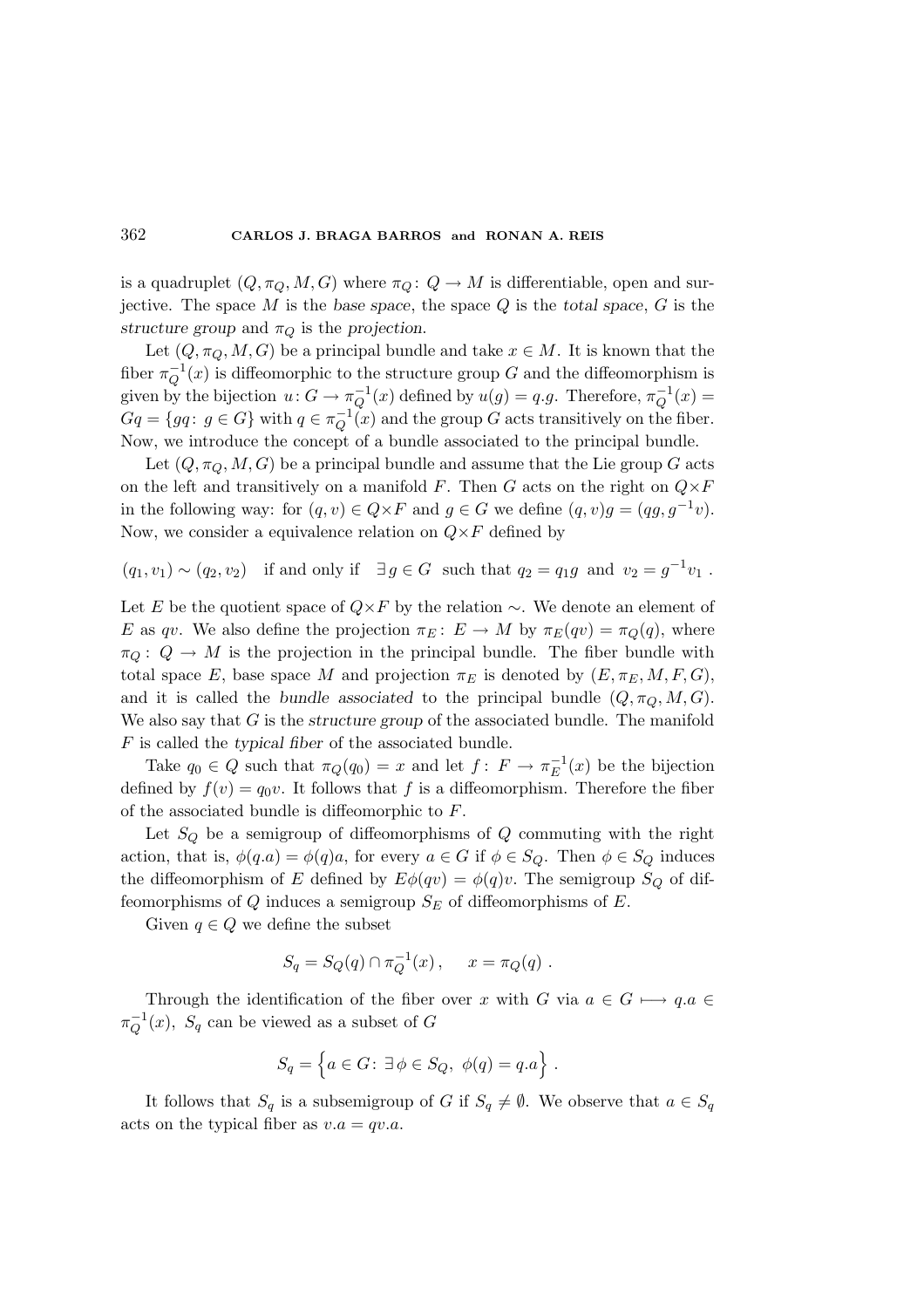In the following, we give examples of the concepts defined above where the total space and the base space of the bundles are homogeneous spaces of a Lie group G. We recall the concept of an equivariant fibration between homogeneous spaces. Let  $G/L_1$  and  $G/L_2$  be homogeneous spaces. A fibration  $\pi: G/L_1 \to G/L_2$  is called equivariant if  $\pi(xg) = \pi(x)g$  for every  $x \in G/L_1$  and  $g \in G$ . Now, we go to the examples.

**Example 1.** Let G be a Lie group and  $L_1 \subset L_2$  closed subgroups with  $L_1$ normal in  $L_2$ . Consider the map

$$
\pi\colon\thinspace G/L_1\to G/L_2\atop gL_1\quad \mapsto \hskip 1mm gL_2
$$

We have that  $(G/L_1, \pi, G/L_2, L_2/L_1)$  defines a principal bundle. The right action of  $L_2/L_1$  on  $G/L_1$  is defined by

$$
(gL1)(hL1) = ghL1, g \in G, h \in L2
$$

and commutes with the right action of G on  $G/L_1$ . One has  $\pi(hL_1g) = \pi(hL_1)g$ and  $\pi$  is equivariant. If S is a semigroup in G and with  $\text{int}_G(S) \neq \emptyset$  then S induces a semigroup  $S_Q$  of diffeomorphisms of  $G/L_1$ 

$$
S_Q = \{ \phi_s : s \in S \}
$$
 and  $\phi_s(gL_1) = gsL_1$ .

In this case the semigroup  $S_M$  is the semigroup of diffeomorphisms of  $G/L_2$ induced by S via the action of G on  $G/L_2$ . One also has that  $S_q = (gS \cap L_2)/L_1$ if  $q = gL_1 \in G/L_1$ . In particular,  $S_q = (S \cap L_2)/L_1$  if q is the coset  $L_1$ . □

**Example 2.** Let G be a Lie group and  $L_1 \subset L_2$  closed subgroups. Define the map

$$
\begin{array}{rcl} \pi\colon\ G \,\to\, G/L_2 \\ g \,\mapsto\, gL_2 \end{array}
$$

then  $(G, \pi, G/L_2, L_2)$  defines a principal bundle. The right action of  $L_2$  on G is defined by

$$
gh\,,\quad g\in G,\ \ h\in L_2\ .
$$

We also define

$$
\pi_E\colon\thinspace G/L_1\to G/L_2\atop gL_1\quad \mapsto \hskip 1mm gL_2
$$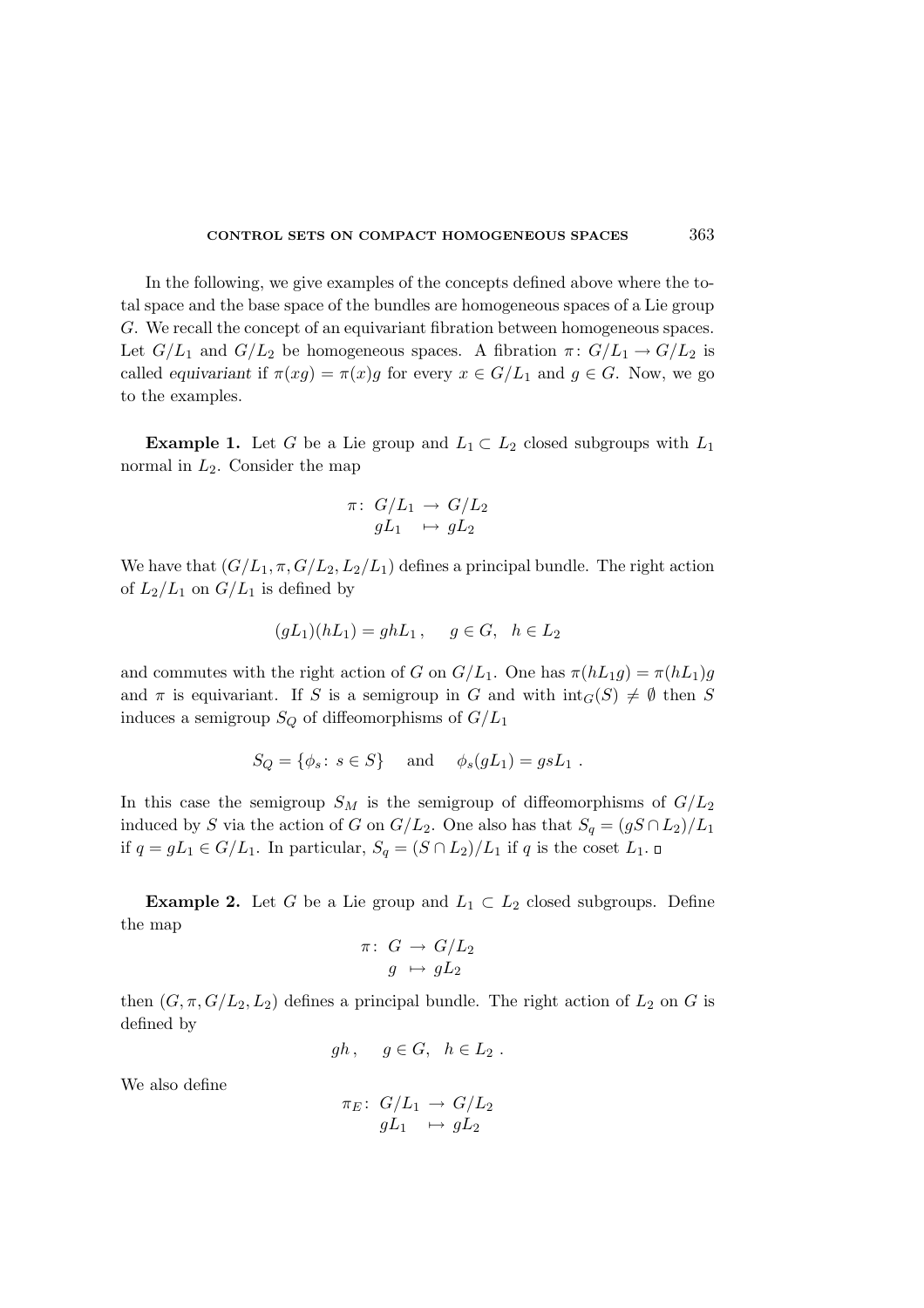then  $(G/L_1, \pi_E, G/L_2, L_2/L_1, L_2)$  is a fiber bundle associated to  $(G, \pi, G/L_2, L_2)$ . If S is a semigroup in G with  $\text{int}_G(S) \neq \emptyset$  then S induces a semigroup  $S_Q$  of diffeomorphisms of G

$$
S_Q = \{ \phi_s \colon s \in S \} \quad \text{and} \quad \phi_s(g) = gs \ .
$$

In this case the semigroup  $S_M$  is the semigroup of diffeomorphisms of  $G/L_2$ induced by S via the action of G on  $G/L_2$ . One also has that S induces a diffeomorphism  $S_E$  on  $G/L_1$  defined

$$
S_E = \{ E\phi_s : s \in S \} \quad \text{and} \quad E\phi_s(gL_1) = gsL_1 .
$$

We have that  $S_q = gS \cap L_2$  if  $q = g \in G$ . In particular,  $S_q = S \cap L_2$  if  $q = 1 \in G$ .

In the discussion on the number of control sets, a stronger version of accessibility is needed (see Definition 3.1 in [1]). Let  $D$  be an effective control set for  $S_M$ . We recall that the semigroup  $S_Q$  is said to be accessible over D if for some, and hence for all,  $q \in \pi_Q^{-1}(D_0)$ ,  $\text{int}(S_Q q) \cap \pi_Q^{-1}(D_0) \neq \emptyset$ . Similarly,  $S_E$  is said to be accessible over D if  $\text{int}(S_{E}u) \cap \pi_{E}^{-1}(D_0) \neq \emptyset$ . Now, we show, for equivariant fibrations, that the accessibility property defined above holds over any effective control set.

Proposition 1. Let S be a subsemigroup of G with non-empty interior. Assume that  $G/L_1$  and  $G/L_2$  are homogeneous spaces of G and  $\pi: G/L_1 \rightarrow G/L_2$ is an equivariant fibration. Suppose S induces semigroups  $S_E$  and  $S_M$  on  $E =$  $G/L_1$  and  $M = G/L_2$ , respectively. Then  $S_E$  is accessible over any effective control set for  $S_M$ .

**Proof:** Let D be an effective control set for  $S_M$  on  $G/L_2$ . Take  $gL_2 \in D_0$ . By the definition of  $D_0$  we have that there exists  $s \in \text{int}(S)$  such that  $M\phi_s(gL_2)$  =  $(gL_2)s=gL_2$ . Define  $\phi(hL_1)=hsL_1$ ,  $h\in G$ . Thus  $\phi\in S_E$ . Since  $\pi$  is equivariant one has that  $\pi(\phi(gL_1)) = gsL_2 = gL_2$  and  $\phi(gL_1) \in \pi^{-1}(D_0)$ . It is enough to show that  $\phi(gL_1) \in \text{int}(S_E(gL_1))$ . This fact is true since  $\phi(gL_1) = gsL_1 =$  $gL_1s \in gL_1\text{int}(S) \subset S_E(gL_1)$ . Therefore  $\phi(gL_1) \in \text{int}(S_E(gL_1))$ .

In the following we present the results on the number of control sets (and invariant control sets) that are used in the text. This results were shown in [1]. We start with a result on the number of invariant control sets.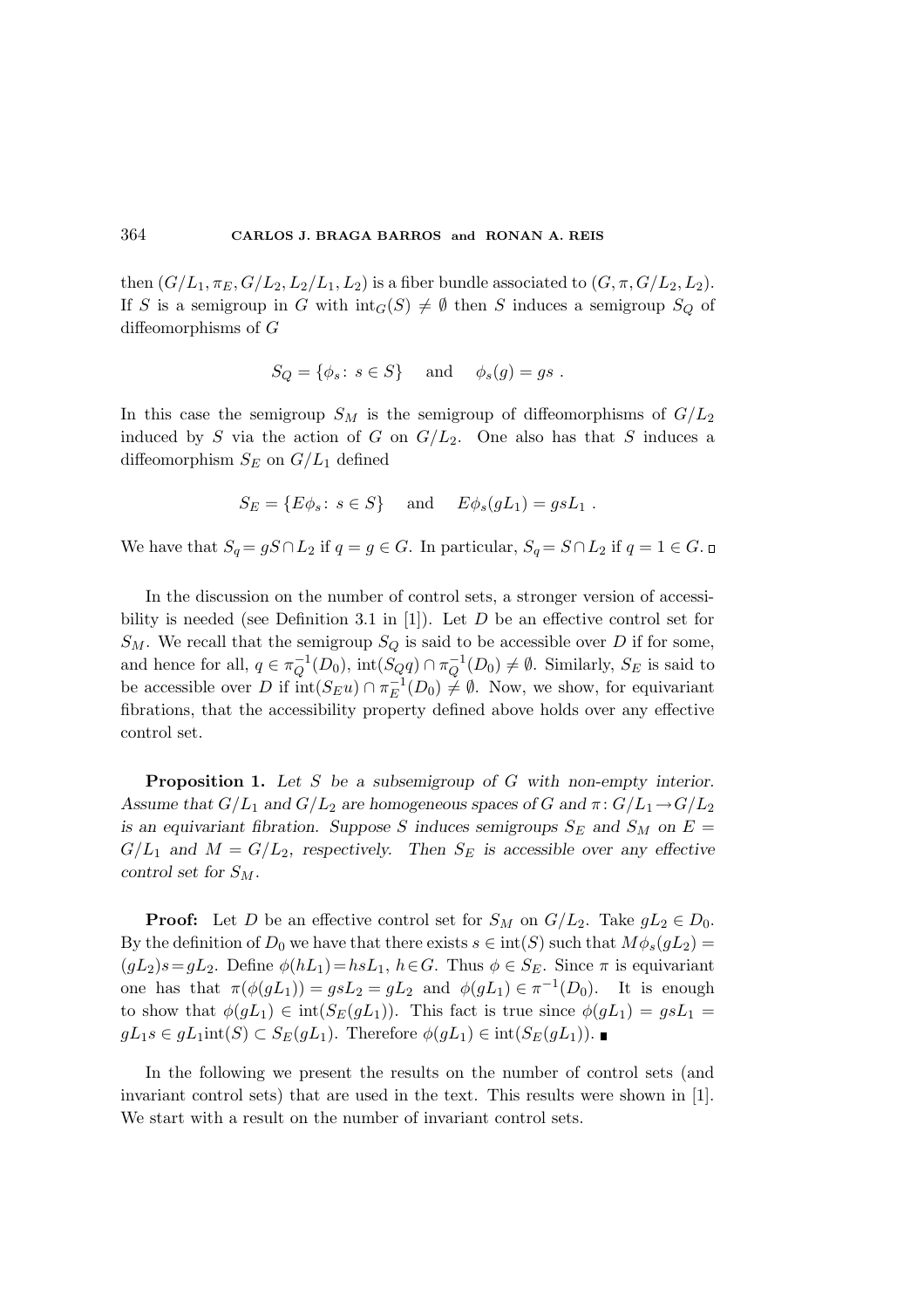**Proposition 2.** Let  $C \subset M$  be an invariant control set for  $S_M$ , and assume that  $S_Q$  is accessible over C. Assume also that the fiber F is compact. Then the number of invariant control sets for  $S_q$  in F with  $q \in \pi_E^{-1}(C_0)$  is the same as the number of invariant control sets for  $S_E$  on E.

**Proof:** Theorem 4.4 in [1].

One also has.

**Proposition 3.** Assume that  $S_M$  is accessible. Suppose that for every effective control set  $C \subset M$  there exists  $x \in C_0$  and  $q \in \pi_Q^{-1}(x)$  such that  $S_q$  acts transitively on F. Then  $\pi_E^{-1}(C)$  is an effective control set on E if C is an effective control set in  $M$ . Therefore the number of effective control sets on  $E$  and on  $M$  is the same. Moreover, the same result is also true if we consider invariant control sets instead of effective control sets.

Proof: It is Proposition 3.7 in [1] and the fact that invariant control sets projects into invariant control sets.

A consequence of the last proposition is the corollary bellow.

**Corollary 1.** Let  $(Q, \pi_Q, M, G)$  be a principal bundle such that its structure group G is compact and connected. Assume that  $S_Q$  is accessible over any control set on the base space M. Then  $\pi_Q^{-1}(C)$  is an effective control set for  $S_Q$  on Q if  $C$  is an effective control set in  $M$ . Therefore the number of effective control sets on  $Q$  is the same as on  $M$ . Moreover, the same result is also true if we consider invariant control sets instead of effective control sets.

**Proof:** Corollary 3.8 in [1].

**Remark.** In the last corollary we may assume that  $\pi^{-1}(C_0)$  is connected instead of assuming that G is connected.  $\square$ 

As an immediate application of the corollary we have.

**Proposition 4.** Let  $L_1 \subset L_2$  be closed subgroups of the connected Lie group G with  $L_1$  normal in  $L_2$ . Assume that  $G/L_1$  is compact and that  $L_2/L_1$  is connected. Suppose that the number of control sets on  $G/L_2$  is finite. Then the number of effective control sets on  $G/L_1$  is the same as on  $G/L_2$ .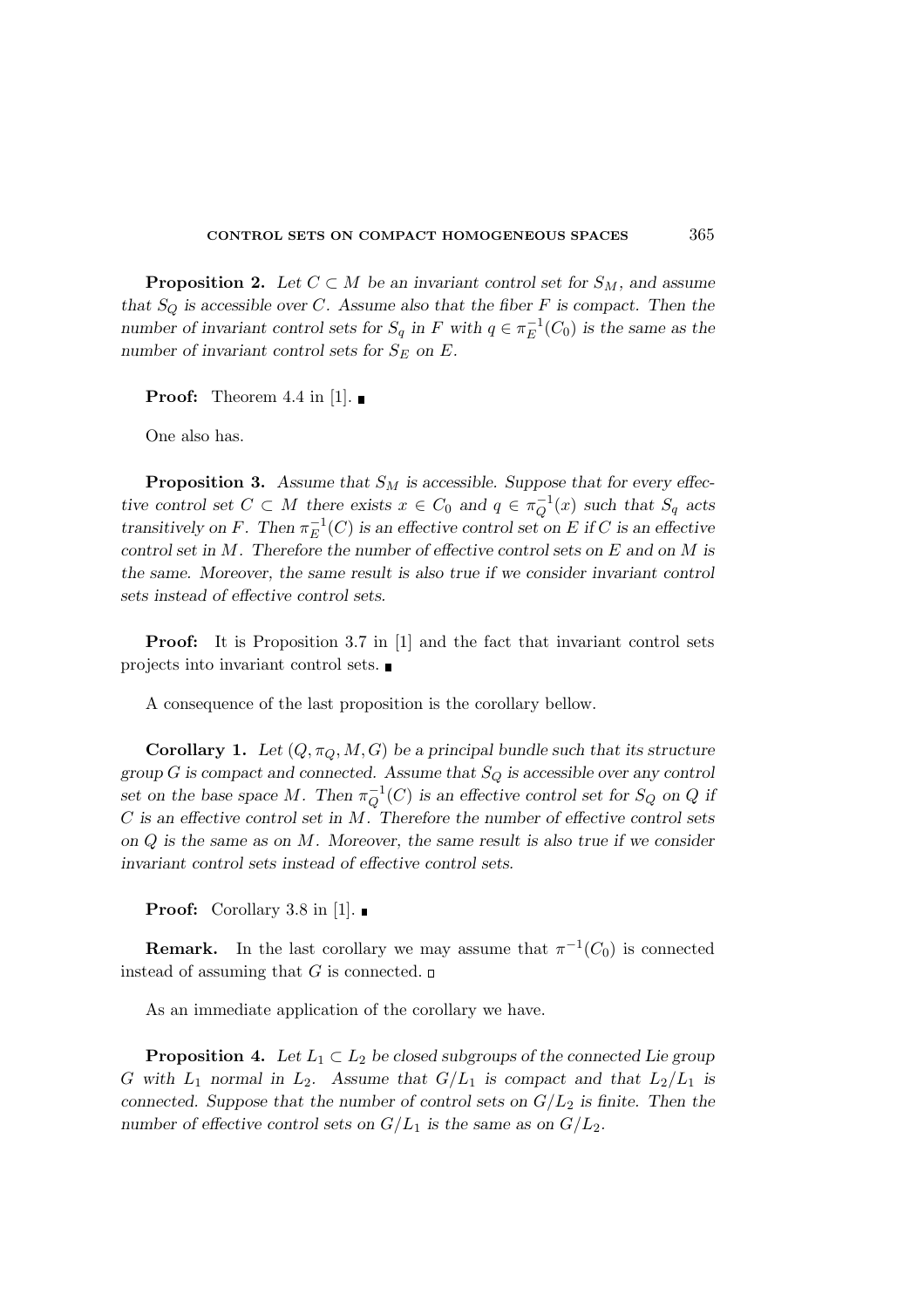**Proof:** The fact that  $G/L_1$  is compact implies that  $G/L_2$  and  $L_2/L_1$  are compact. Thus the projection  $G/L_1 \rightarrow G/L_2$  determines a principal bundle with compact and connected structure group  $L_2/L_1$ . To finish the proof we apply Corollary 1. ■

#### 3 – Flag manifolds

We will be interested on flag manifolds, that is, homogeneous spaces  $G/H$ with  $G$  a non-compact semi-simple Lie group and  $H$  a parabolic subgroup. We refer the reader to [16] and [15] for the detailed theory of parabolic subgroups and flag manifolds. We use the following standard notation and terminology. Let g be the Lie algebra of G. Take a Cartan decomposition  $g = \ell \oplus \mathfrak{s}$  with  $\ell$ the compactly embedded subalgebra. Let  $\alpha$  be a maximal abelian subalgebra contained in  $\mathfrak s$  and denote by  $\Pi$  the set of roots of the pair  $(\mathfrak g, \mathfrak a)$ . Fix a simple system of roots  $\Sigma \subset \Pi$ . Denote by  $\Pi^+$  the set of positive roots and by  $\mathfrak{a}^+$  the Weyl chamber

$$
\mathfrak{a}^+=\left\{\mathfrak{H}\in\mathfrak{a}\colon\alpha(\mathfrak{H})\gt\mathfrak{o}\ \text{for all}\ \alpha\in\mathfrak{t}\right\}\,.
$$

Let

$$
\mathfrak{n}\,=\sum_{\alpha\in\mathfrak{k}^+}\mathfrak{g}_\alpha
$$

be the direct sum of the root spaces corresponding to the positive roots. The notations  $K, N$  are used to indicate the connected subgroups whose Lie algebras are  $\mathfrak k$  and  $\mathfrak n$  respectively. Let W be the Weyl group of G. It is constructed either as the subgroup of reflections generated by the roots of  $(\mathfrak{g}, \mathfrak{a})$  or as the quotient  $W = M^*/M$  where  $M^*$  and M are respectively the normalizer and the centralizer of  $\alpha$  in K. A minimal parabolic subalgebra of  $\beta$  is given by

$$
\mathfrak{p}\,=\,\mathfrak{m}\oplus\mathfrak{a}\oplus\mathfrak{n}\;.
$$

Let P be the minimal parabolic subgroup with Lie algebra p and put  $\mathbf{B} = G/P$ for the maximal flag manifold of G. This flag manifold fibers over the other boundaries of G, which are built from subsets of  $\Sigma$  as follows: Given  $\Theta \subset \Sigma$  let  $\mathfrak{n}_f$  be the subalgebra generated by the root spaces  $\mathfrak{g}_{-\alpha}, \alpha \in \Theta$  and put

$$
\mathfrak{p}_{\mathfrak{f}}=\mathfrak{n}_{\mathfrak{f}}\oplus\mathfrak{p}\ .
$$

The normalizer  $P_{\Theta}$  of  $\mathfrak{p}_{\mathfrak{f}}$  in G is a parabolic subgroup which contains P. The corresponding flag manifold  $\mathbf{B}_{\Theta} = G/P_{\Theta}$  is the base space for the natural fibration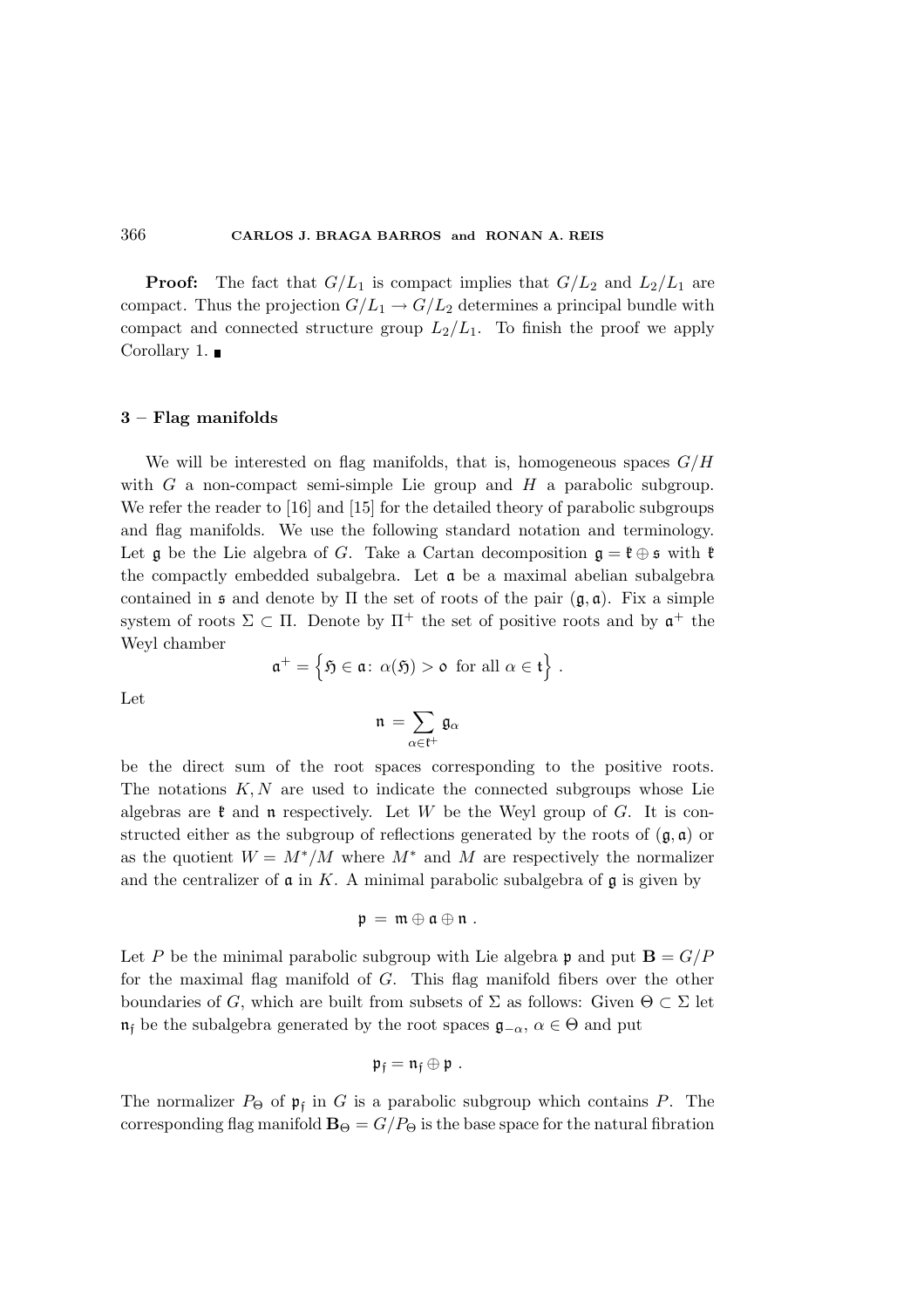#### CONTROL SETS ON COMPACT HOMOGENEOUS SPACES 367

 $\pi_{\Theta}$ :  $\mathbf{B} \to \mathbf{B}_{\Theta}$  whose fiber is  $P_{\Theta}/P$ . We denote by  $W_{\Theta}$  the subgroup of the Weyl group generated by the reflections with respect to the simple roots in Θ. A conjugate  $Ad(g)H$ ,  $g \in G$ ,  $H \in \mathfrak{a}^+$  is said to be split-regular in **g**. Similarly, a split-regular element in G is a exponential  $h = \exp(H)$  with  $H \in \mathfrak{g}$  split regular. A split-regular  $H \in \mathfrak{g}$  belongs to a unique Weyl chamber in  $\mathfrak{g}$  (a conjugate of  $\mathfrak{a}^+$ ). If  $h_0 \in A^+ = \exp \mathfrak{a}^+$  then  $h_0$  has a finite number of fixed points in **B**, namely, the base point P and its orbit under  $M^*$ . The action of  $M^*$  in its orbit factors through M so that the fixed points are given by  $wP, w \in W = M^*/M$ . The same way, the fixed points in **B** of a split-regular  $h = gh_0g^{-1}$  with  $g \in G$  and  $h_0 \in A^+$ , are the points  $qwP$ . In what follows we say that  $qwP$  is the fixed point of type w for h.

We consider now a semigroup  $S \subset G$  with  $\text{int}(S) \neq \emptyset$ . In [11] the control sets for the action of S on the flag manifolds were described by means of the Weyl group  $W$ . In this description we have a mapping

$$
w \to D_w
$$

which associates to  $w \in W$  a control set  $D_w$  in such a way that the set of transitivity  $(D_w)_0$  is the set of the fixed points of type w for the split-regular elements in  $\text{int}(S)$ . There is just one invariant control set  $D_1$  (see [12] Theorem 3.1) whose set of transitivity is the set of attractors for the split-regular elements in  $\text{int}(S)$ . The subset defined by

$$
W(S) = \left\{ w \in W \colon D_w = D_1 \right\}
$$

is a subgroup of W, and for  $w_1, w_2 \in W$ ,  $D_{w_1} = D_{w_2}$  if and only if  $w_1 w_2^{-1} \in W(S)$ (see [11] Proposition 4.2). As a consequence one has the main result on the number of control sets in flag manifolds.

**Proposition 5.** The number of control sets in a boundary  $B_{\Theta} = G/P_{\Theta}$  is the order of the set of double cosets  $W(S)\W/W_{\Theta}$ . In particular, the control sets on the maximal boundary B are in one-to-one correspondence with the cosets in  $W(S)\backslash W$ .

**Proof:** See Corollary 5.2 in [11].

#### 4 – The number of control sets

Let G be a Lie Group and L a closed subgroup of G. We assume that  $Q = G/L$ is a compact homogeneous space of  $G$ . We also suppose that  $S$  is a subsemigroup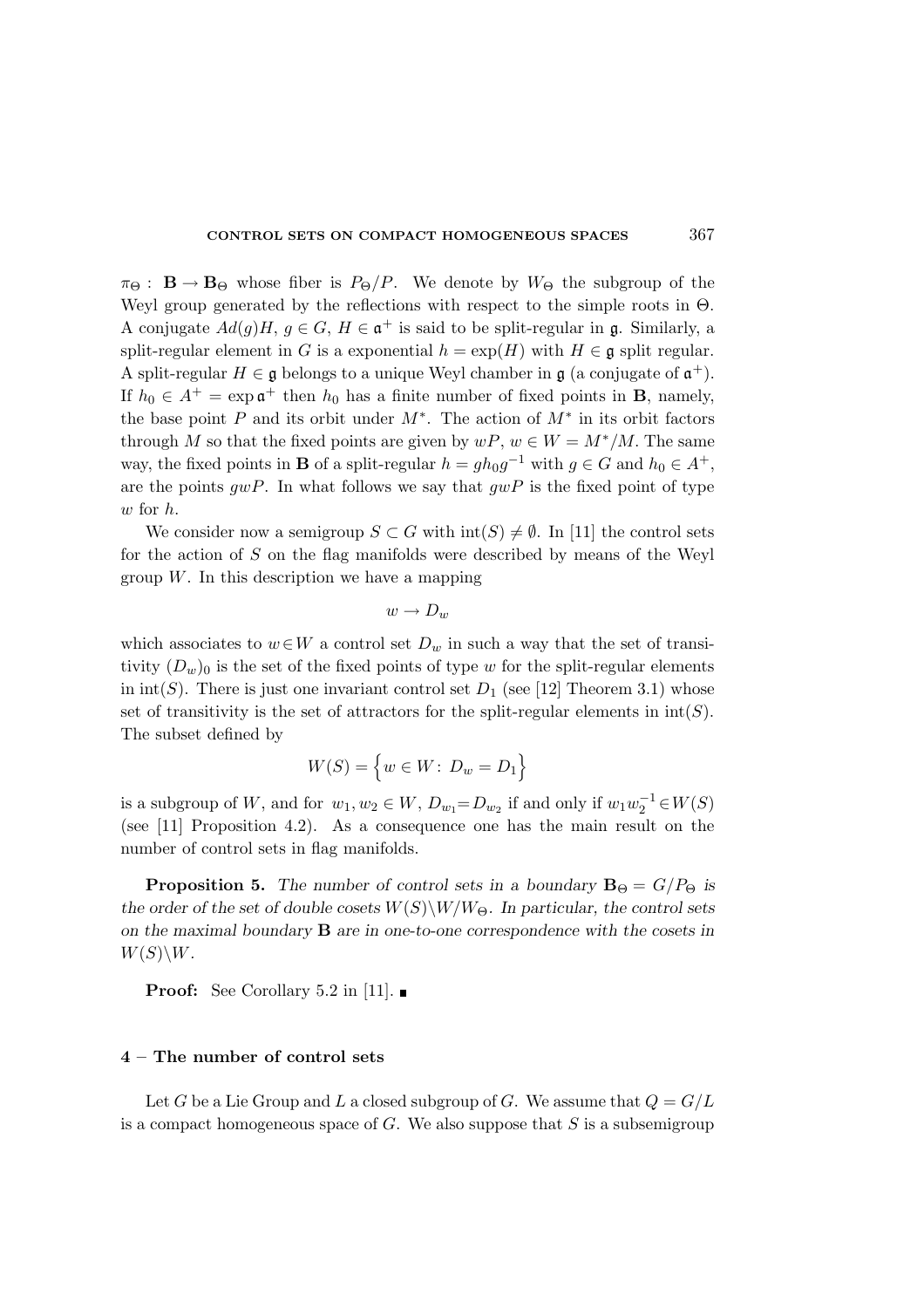of G with  $\text{int}_G(S) \neq \emptyset$ . Suppose that S acts on Q as a semigroup of diffeomorphisms. In this section we will be interested in determining the number of control sets of S on a compact homogeneous space  $G/L$  where L is a closed subgroup of the Lie group G. We start discussing the number of invariant control sets for the action of S on the homogeneous space  $Q = G/L$ . Since Q is compact there exist a finite number of invariant control sets for S on Q (see [5] Proposition 3.3.8). We denote the number of invariant control sets for S on Q by  $ic(Q)$ . We also denote by  $G_0$  the identity component of the Lie group  $G$ . We note that since  $G_0$ is an open normal subgroup of G one has that  $G_0L$  is open and therefore it is a closed subgroup of G. It is also immediate that  $G_0 \cap L$  is a closed subgroup of G. The homogeneous space  $G_0/(G_0 \cap L)$  is the connected component of  $G/L$ and therefore it is compact. Also, the homogeneous space  $G/G_0L$  is the finite set of the components of  $G/L$ . We reduce the problem of computing the number of invariant control sets on  $G/L$  to the case when G is connected. We denote the number of invariant control sets for  $S$  on  $Q$  by ic( $Q$ ).

**Proposition 6.** Assume that S is a subsemigroup of G with  $\text{int}_G(S) \neq \emptyset$  and which generates  $G$  in the sense that every element of  $G$  is a product of elements of the set  $S \cup S^{-1}$ . Let G be a Lie group and  $G/L$  a compact homogeneous space. Then

$$
ic(G/L) = ic(G_0/(G_0 \cap L))
$$
.

**Proof:** We consider the fiber bundle with projection  $G/L \rightarrow G/G_0L$  and associated to the principal bundle with projection  $G \to G/G_0L$ . The typical fiber  $G_0L/L = G_0/G_0 \cap L$  of the associated bundle is compact. Since the base space  $G/G_0L$  is finite and S generates G we have that S is transitive on  $G/G_0L$ . Applying Proposition 2 to this bundle one has that the number of invariant control sets in the total space  $G/L$  is equal to the number of invariant control sets in the fiber  $G_0/G_0 \cap L$ .

Although we don't know a similar result for the number of control sets it is reasonable to assume that the Lie group  $G$  is connected. Therefore, let  $G$  be a connected Lie group with finite dimensional Lie algebra g. A Levi decomposition of g is

$$
\mathfrak{g}=\mathfrak{r}+\mathfrak{s}
$$

where **r** is the radical of  $\mathfrak{g}$  and  $\mathfrak{s} = \mathfrak{g}/\mathfrak{r}$  is semi-simple or  $\{0\}$ . Let  $R = \text{rad}(G)$ (the radical of G) be the connected Lie subgroup of G whose Lie algebra is  $\mathfrak{r}$ . We know from [10] Proposition 10.12 that  $R$  is a closed, solvable and normal Lie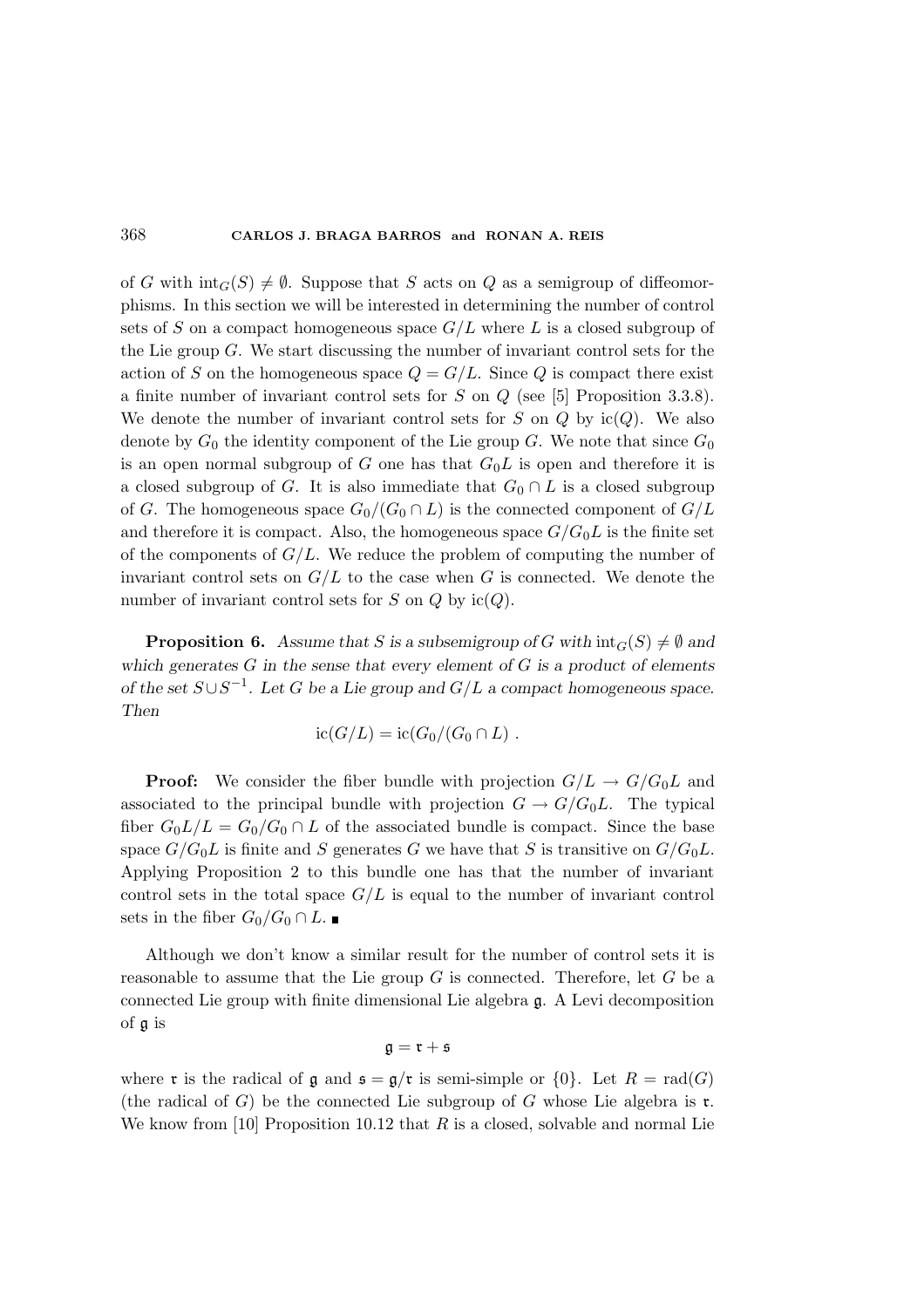subgroup of G. Let H be the semi-simple Lie group generated by  $\exp(\text{ad}(\mathfrak{s}))$ . It follows from [14] that G decomposes as the semi-direct product

$$
G=R\times H.
$$

It is also shown in [14] Theorem 3.18.13 that if  $G$  is simply connected then  $G$ is diffeomorphic to the Cartesian product of  $R$  with  $H$  and decomposes as the direct product

 $G = RH$  with  $R \cap H = \{1\}$ 

where  $H$  is closed in  $G$ .

From now on, we assume that G is simply connected.

Now, we show that a subsemigroup of a solvable Lie group  $G$  with non-empty interior and generating  $G$  is transitive on a compact homogeneous space of  $G$ .

**Lemma 1.** Let G be a solvable Lie group and  $G/L$  a compact homogeneous space. Suppose that S is a subsemigroup of G generating it and with  $\text{int}_G(S) \neq \emptyset$ . Then  $S$  is transitive in  $G/L$ .

**Proof:** We know from [7] Theorem 1.2 that there exists a probability measure  $\mu$  on  $G/L$  which is invariant by the action of G. The result follows from Proposition 6.3 of [13].  $\blacksquare$ 

Now, we state the main result of the paper.

Theorem 1. Let G be a connected and simply connected Lie Group. Suppose that S is a subsemigroup of G generating it and with  $\text{int}_G(S) \neq \emptyset$ . Take  $G = RH$  as a Levi decomposition of G, where R is the radical of G and H is a semi-simple Lie Group. Suppose that RL is closed and that  $H \cap RL$  is a parabolic subgroup of H. Then the number of effective control sets of S on  $G/L$  is finite and equals to the number of effective control sets of S on the flag manifold  $H/(H \cap RL)$ . In particular, there is only one invariant control set of S on  $G/L$ .

**Proof:** Since  $R$  is normal in  $G$  we have that  $RL$  is a closed Lie subgroup of G which contains L. We consider the associated bundle

$$
G/L \to G/RL
$$

with typical fiber  $RL/L$ . Since  $G/L$  is compact we have that  $G/RL$  e  $RL/L$ are compact homogeneous spaces. Now, we show that the homogeneous space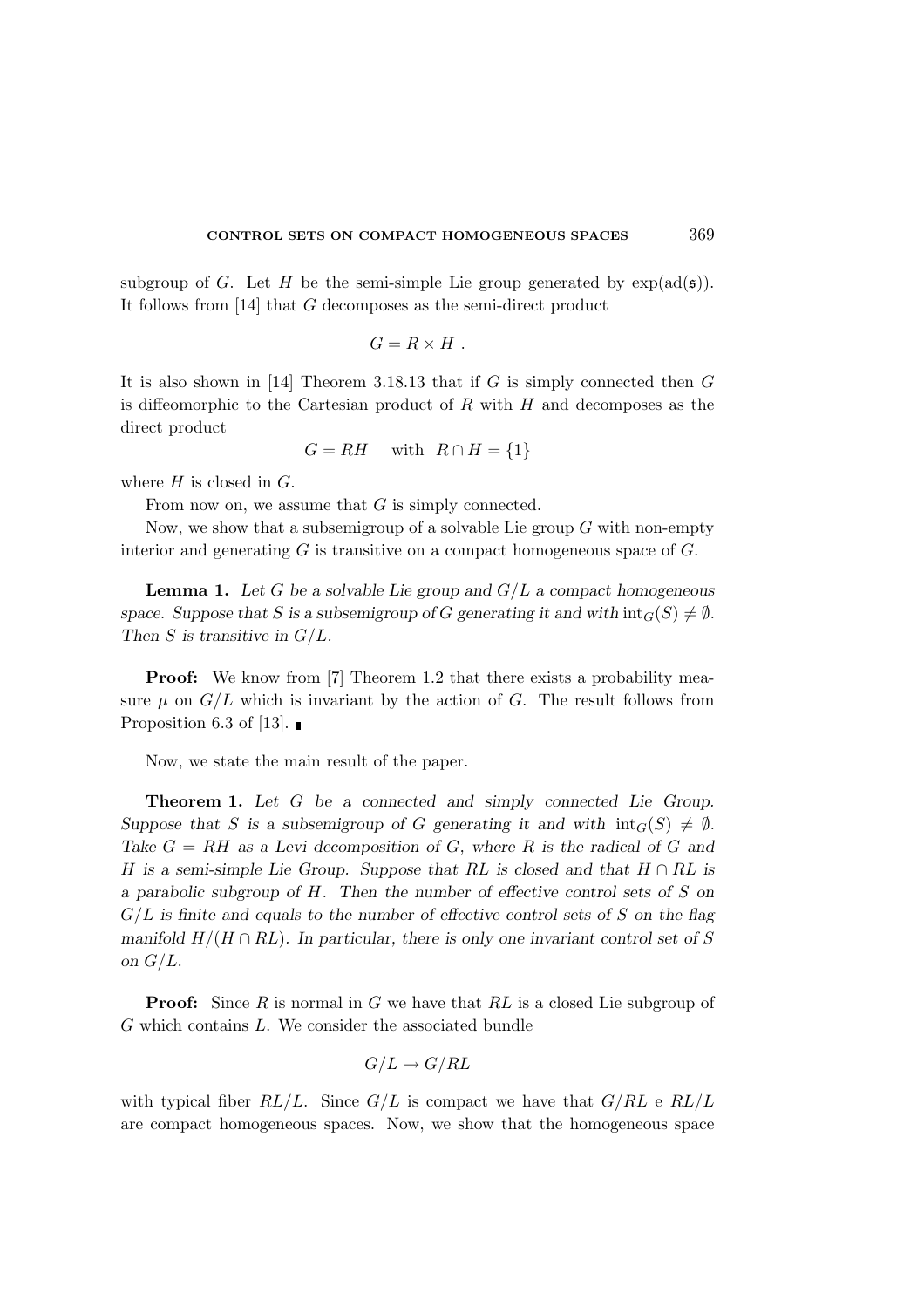$G/RL = (RH)/(RL)$  is diffeomorphic to the homogeneous space  $H/(H \cap RL)$  of the semi-simple Lie group H. It follows that  $(RH)/(RL) = \{h(RL): h \in H\}.$ In fact, an element of  $(RH)/(RL)$  is written as  $rh(RL)$  with  $r \in R$  and  $h \in H$ . By the normality of R it follows that  $rhRL = hRL$ . The diffeomorphism between  $G/RL$  and  $H/(H \cap RL)$  is given by the map

$$
G/RL \rightarrow H/(H \cap RL)
$$
  

$$
rhRL \rightarrow h(H \cap RL)
$$

Since the typical fiber  $R/(R \cap L)$  is a homogeneous space of a solvable Lie group the Lemma 1 implies that S is transitive on  $R/(R\cap L)$ . By the Proposition 3 the number of effective control sets on  $H/(H \cap RL)$ , which is finite, is equal to the number of effective control sets on  $G/L$ . Since there is only one invariant control set on a flag manifold of a semi-simple Lie group the Proposition 3 also implies that there is only one invariant control set on  $G/L$ .

#### **REFERENCES**

- [1] Braga Barros, C.J. and San Martin, L.A.B. On the action of semigroups in fiber bundles, *Matemática Contemporânea*, 13 (1997), 1–19.
- [2] Braga Barros, C.J. and San Martin, L.A.B. On the number of control sets on projective spaces, Systems & Control Letters, Elsevier, 29 (1996), 21–26.
- [3] Braga Barros, C.J. On the number of control sets on the real simple Lie groups, Journal of Lie Theory, Heldermann Verlag, 8(2) (1998), 393–397.
- [4] Colonius, F. and Kliemann, W. Linear control semigroups acting on projective spaces, Journal of Dynamics and Differential Equations, 5(3) (1993), 495–528.
- [5] COLONIUS, F. and KLIEMANN, W. The Dynamics of Control, Birkhäuser, Boston, 2000.
- [6] Colonius, F. and Kliemann, W. The Lyapunov spectrum of families of timevarying matrices, Transactions of the American Mathematical Society, 348(11) (1996), 4389–4408.
- [7] FURSTENBERG, H. A Poisson formula for semi-simple Lie groups, Annals of Mathematics, 77(2) (1963), 335–386.
- [8] Husemoller, D. Fibre Bundles, Graduate texts in Mathematics 20. Springer Verlag, New York Heidelberg Berlin, 1975.
- [9] Kobayashi, S. and Nomizu, K. Foundations of Differential Geometry, John Willey & Sons, 1963.
- [10] SAGLE, A.A. and WALDE, R.E. Introduction to Lie Groups and Lie Algebras, Academic Press, New York and London, 1973.
- [11] San Martin, L.A.B. and Tonelli, P.A. Semigroup actions on homogeneous spaces, Semigroup Forum, 50 (1995), 59–88.
- [12] San Martin, L.A.B. Invariant control sets on flag manifolds, Math. of Control, Signals and Systems, 6 (1993), 41–61.